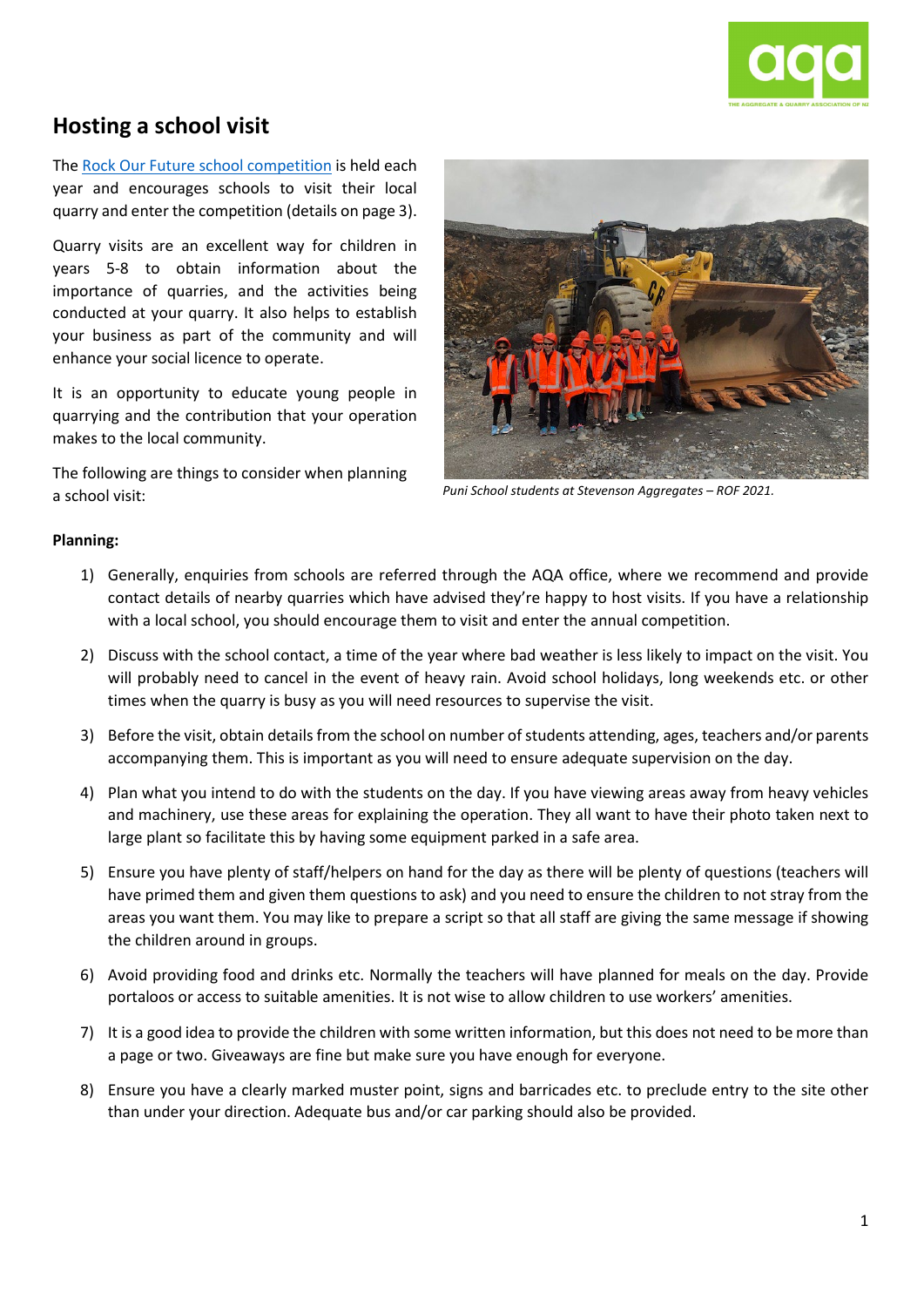

#### **Health and Safety:**

- 1) Ensure you risk assess all activities, access etc. that could expose the visitors to hazards at the site on the day, and ensure you have adequate controls to avoid harm.
- 2) Ensure you have enough PPE for the children to wear and explain the hazards, as this is all part of the learning for the children on the day.
- 3) If numbers need to be limited at certain locations, split the group up and escort them in smaller groups. Note this will require more of your staff to supervise and explain the activities.
- 4) While not required by legislation, it is a good idea to notify your local WorkSafe Inspector of your intention to conduct a school visit.
- 5) If you are going to run activities for children, ensure they are supervised, all hazards are adequately controlled, and the area is fenced/barricaded etc.
- 6) Due to the uneven nature of most quarry sites, it is a good idea to specify that closed in shoes must be worn on site.

If you require any assistance in organising a quarry open day, please contact Wayne on 021 944 336, or email [wayne@aqa.org.nz.](mailto:wayne@aqa.org.nz)



*Oamaru Intermediate students and teachers at Parkside Quarries – ROF 2021.*